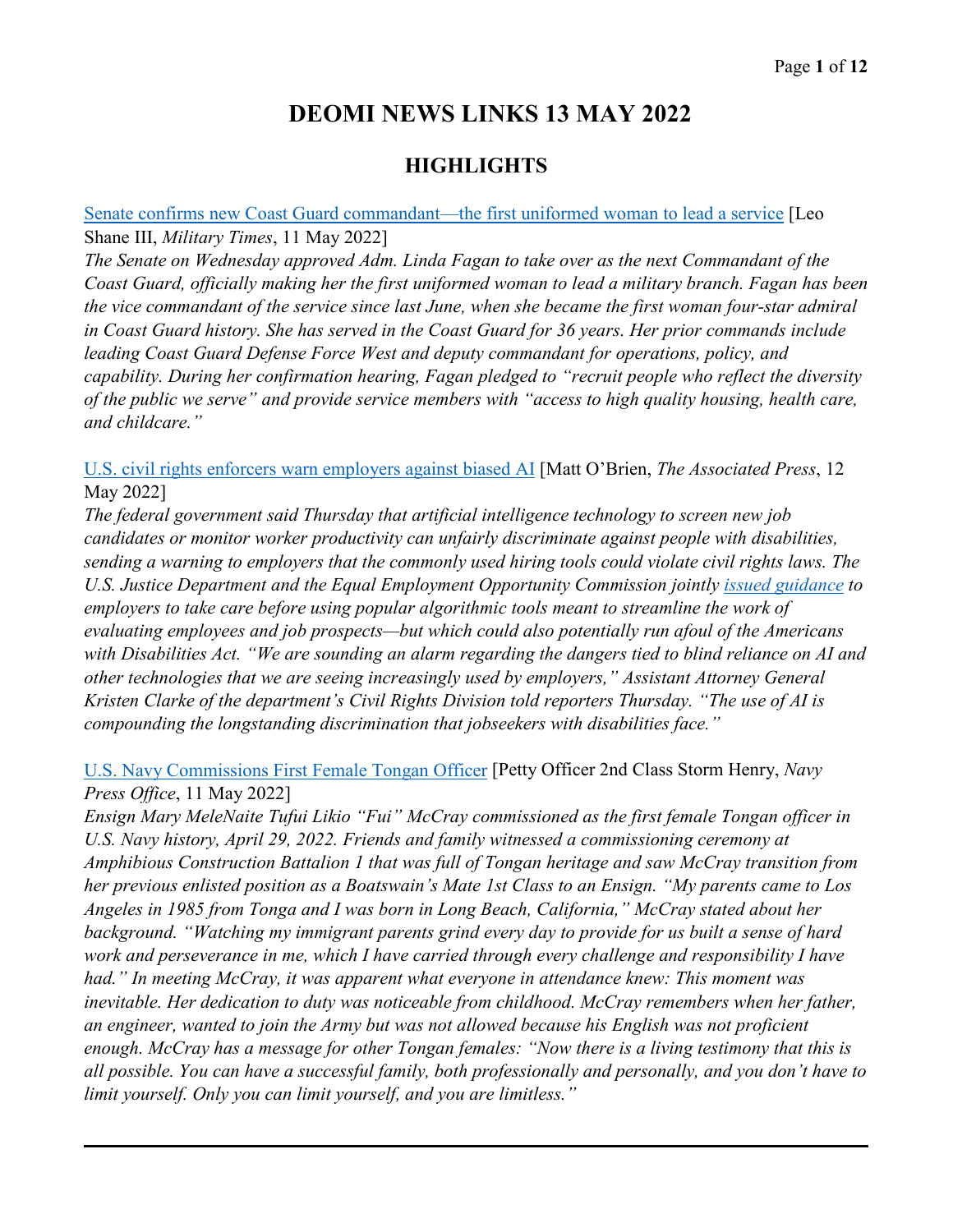## **CULTURE**

[Air Force puts good behavior front and center in revised guides for enlisted airmen](https://www.militarytimes.com/news/your-air-force/2022/05/06/air-force-puts-good-behavior-front-and-center-in-revised-guides-for-enlisted-airmen/) [Rachel S. Cohen, *Military Times*, 6 May 2022]

*Three new documents have come out within the past three weeks, starting April 22 with an enlisted force development "blueprint," a 32-page compilation of basic information about the Air Force, the larger organizations it serves and professional development resources. On Friday, the service also dropped new versions of "The Enlisted Force Structure" and "The Profession of Arms: Our Core Values," commonly known as the "Brown Book" and "Blue Book." New revisions to the "Blue Book" delve into the foundations of what it means to be an airman, including the oaths of service and code of conduct. Notably, it points out that sexual harassment and assault violate the service's core values, and warns against stalking, bullying, political or ideological extremism and discrimination.*  [\[SEE ALSO\]](https://www.af.mil/News/Article-Display/Article/3022387/revised-brown-blue-book-released/)

[Atoll Celebrates Kwajalein Kamolol Day](https://www.army.mil/article/256679/atoll_celebrates_kwajalein_kamolol_day) [Jessica Dambruch, *Army News Service*, 12 May 2022] *Traditional leaders, distinguished guests and atoll community members celebrated the 78th annual Kwajalein Kamolol Day on Ebeye, Feb. 9, 2022, to commemorate the liberation of Kwajalein Atoll during World War II. This year's weeklong celebration featured the presentation of a new Kwajalein Atoll flag designed by Iroijlaplap and Kwajalein Atoll Sen. Michael Kabua, passed in a resolution by the Kwajalein Atoll local government and endorsed by the Republic of the Marshall Islands national government. The new design echoes the colors of the Marshall Islands' flag and bears two green fronds and a symbolic white flower. Guests enjoyed musical performances by the Mon La Mike Band, the Kwajalein High School Marching Band from U.S. Army Garrison-Kwajalein Atoll and a special dance exhibition by Ebadõn Tõt Jepta. Special remarks were delivered by Iroijlaplap and Kwajalein Sen. Michael Kabua; RMI President David Kabua; KALGOV Hirata Kabua; and U.S. Ambassador to the RMI Roxanne Cabral, who delivered the entirety of her remarks in Marshallese.* 

[Bigger Bonuses Pentagon's Top Weapon to Combat Recruiting Crisis as Troops Head for the Exits](https://www.military.com/daily-news/2022/05/13/bigger-bonuses-pentagons-top-weapon-combat-recruiting-crisis-troops-head-exits.html) [Thomas Novelly, Konstantin Toropin, Steve Beynon and Rebecca Kheel, *Military.com*, 13 May 2022] *Hints that the armed services might soon face a problem keeping their ranks full began quietly, with officials spending the last decade warning that a dwindling slice of the American public could serve. Only about one-quarter of young Americans are even eligible for service these days, a shrinking pool limited by an increasing number of potential recruits who are overweight or are screened out due to minor criminal infractions, including the use of recreational drugs such as marijuana. But what had been a slow-moving trend is reaching crisis levels, as a highly competitive job market converges with a mass of troops leaving as the coronavirus pandemic subsides, alarming military planners. "Not two years into a pandemic, and we have warning lights flashing," Maj. Gen. Ed Thomas, the Air Force Recruiting Service commander, wrote in a memo—leaked in January—about the headwinds his team faces.*

[Burial sites found at 53 Native American boarding schools, U.S. government says](https://www.reuters.com/world/us/interior-dept-investigation-finds-burial-sites-53-indian-boarding-schools-2022-05-11/) [Brad Brooks, *Reuters*, 11 May 2022]

*A U.S. government investigation into the dark history of Native American boarding schools has found "marked or unmarked burial sites" at 53 of them, Interior Secretary Deb Haaland said on Wednesday.*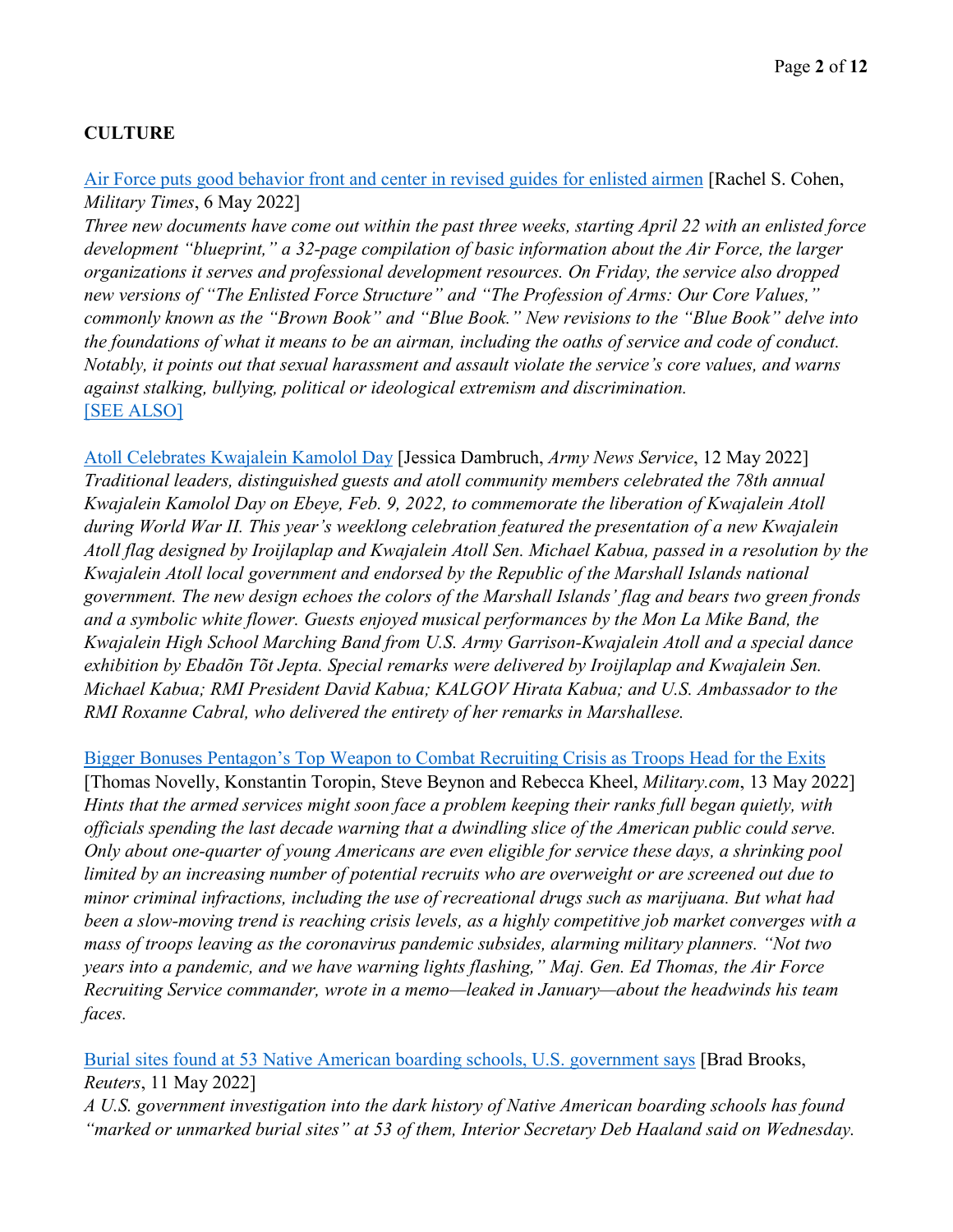*Haaland, the first Native American cabinet member, announced the investigation last year. In releasing preliminary findings during a press conference in Washington, she spoke through tears and in a chokedup voice. Until Wednesday, the U.S. government had yet to provide any true accounting of the legacy of the schools, which used education to change culture so tribal land could be taken. Families were forced to send their children to the schools. To compile Haaland's report, researchers located records on 408 schools that received federal funding from 1819 to 1969, and another 89 schools that did not receive money from the government. About half the schools were run for the government by or supported by churches of various denominations. Many children were abused at the schools, and tens of thousands were never heard from again, activists and researchers say.* 

#### [Culture, Partnerships Take Center Stage with Return of International Day](https://www.navy.mil/Press-Office/News-Stories/Article/3029297/culture-partnerships-take-center-stage-with-return-of-international-day/) [Javier Chagoya, *Navy Press Office*, 12 May 2022]

*The long-standing annual tradition of Naval Postgraduate School's (NPS) international students hosting International Day was revived enthusiastically May 7 in the school's academic quadrangle. Students from 28-nations came together, along with their U.S. counterparts to buoy the festival as an event that unites all countries. The International Day Festival has been around since the 1960s, and this festival serves both as celebration for its return and turning the page on the pandemic. And despite the limited audience and entertainment venues, visitors were only too excited to join in with the festivities. This year's festival was only open to the NPS community, as well as DOD access card holders, military retirees, and their families. According to International Executive Committee Co-Chair Lt. Col. Kristof Trier of Germany, says it's one of the greatest blessings of his stay in the U.S. that all the delegations can join their American friends, in the day-to-day work in exchange of ideas, opinions and laughter, and culture.*

## [Former Jacksonville Jaguars kicker sues team, alleges former coach Urban Meyer created hostile work](https://www.cnn.com/2022/05/12/sport/josh-lambo-jacksonville-jaguars-urban-meyer-spt-intl/index.html)  [environment](https://www.cnn.com/2022/05/12/sport/josh-lambo-jacksonville-jaguars-urban-meyer-spt-intl/index.html) [Wayne Sterling, *CNN*, 12 May 2022]

*Former Jacksonville Jaguars kicker Josh Lambo is suing the NFL team, alleging that former Jaguars head coach Urban Meyer created a "hostile work environment." The lawsuit alleges that Lambo informed the Jaguars about the incident through his agent, Richard Irvin, but the team "did not initiate an investigation" nor "intervene in the close working conditions" between the two. The suit claims that Meyer "initiated a pattern of harassment, and created a hostile work environment." The former coach threatened to cut Lambo, the suit asserts, "if he ever objected to his behavior or challenged his authority again." the complaint said that Meyer continued to harass the kicker verbally and used "intimidation tactics to distract [him] while he practiced kicks." Lambo "felt the stress" of the coach's "retaliatory actions, which affected [Lambo's] ability to sleep, practice, and perform his job as he had in previous seasons under different coaches," per the complaint.* 

## ["It made me feel low": Black students urge passage of Crown Act to end hair discrimination](https://www.nbcnews.com/news/us-news/-made-feel-low-black-students-urge-passage-crown-act-end-hair-discrimi-rcna27500) [Janelle Griffith, *NBC News*, 7 May 2022]

*In interviews with NBC News, the parents of two children singled out over their natural hairstyles or textures said their experiences highlight the necessity of the Crown Act, which would ban hair discrimination in workplaces, schools and other contexts. The name "Crown" stands for Creating a Respectful and Open World for Natural Hair. The act would allow Black people and others to wear their hair how they want without fear of being punished or targeted. More than a dozen states—including California, New Jersey and New York—have passed versions of the bill. Rep. Bonnie Watson Coleman,*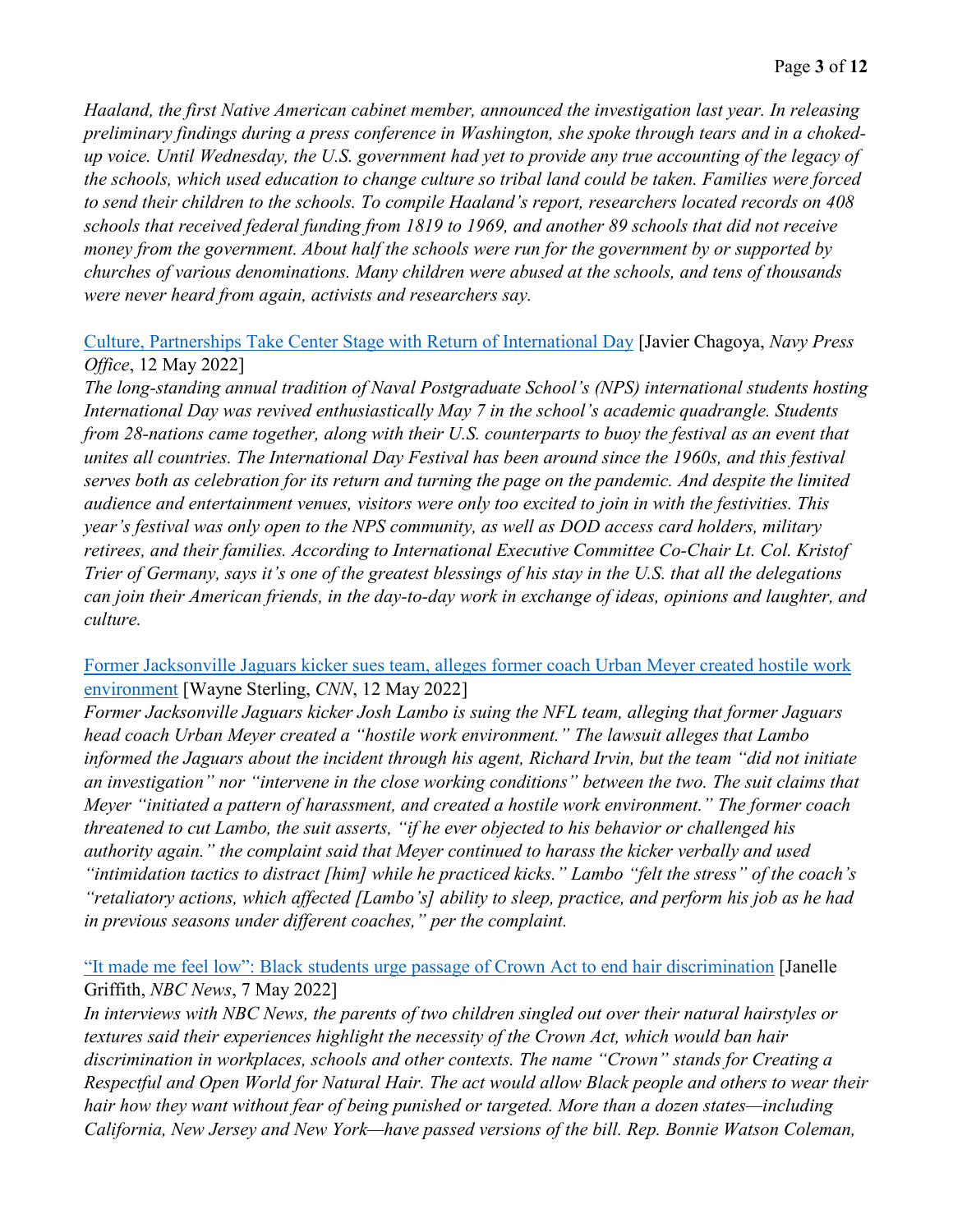*D-N.J., the lead sponsor of the Crown Act, said hair discrimination disproportionately affects Black people, and how a person wears their hair has no impact on their ability to do a job, obtain an education or compete in sports. She said the bill would amend civil rights laws to extend the definition of illegal discrimination to include natural hair or hairstyles that people wear to communicate or emulate the African or Black culture, such as Afros, braids, Bantu knots, locs and twists.* 

#### [Meet Raven Chacon, the first Native American to win the Pulitzer Prize for music](https://www.npr.org/sections/deceptivecadence/2022/05/10/1097760129/raven-chacon-pulitzer-prize-music) [Tom Huizenga, *NPR*, 10 May 2022]

*Raven Chacon's Voiceless Mass received its world premiere Nov. 21, 2021 at the Cathedral of St. John the Evangelist in Milwaukee, Wis. Far from any kind of traditional Catholic mass, the piece was written by Chacon, a Diné composer, performer and installation artist from the Navajo Nation, for chamber orchestra and pipe organ—specifically for the pipe organ at St. John the Evangelist. This week, Chacon became the first Native American composer to win the Pulitzer prize for music. In its note on the award, the Pulitzer jury called Voiceless Mass a "mesmerizing, original work ... that evokes the weight of history in a church setting, a concentrated and powerful music expression with a haunting, visceral impact." Until recent years, music Pulitzers have typically been handed to White men. But since 2013, five women have won the award, as has the hip-hop artist Kendrick Lamar.* 

[Military families push the Army to "normalize parenthood"](https://19thnews.org/2022/05/military-families-parenthood-tricare-army/) [Mariel Padilla, *The 19th*, 12 May 2022] *A new directive addresses fertility treatment, pregnancy and postpartum recovery – issues that have long affected soldiers' careers, marriages and home life. More than 10 percent of active-duty respondents said family-building challenges are a main reason why they'd leave the military, according to an annual military family lifestyle [survey conducted by Blue Star Families,](https://bluestarfam.org/research/mfls-survey-results-2021/%23reports) a nonprofit founded in 2009 by military spouses. The Army's new directive builds on congressional requirements and is designed to increase retention and "normalize parenthood," according to the military branch. Staff Sgt. Nicole Pierce is one of authors of the directive, a single mother of two daughters and the founder and administrator of several Facebook groups for mothers in the military — including "The Army Mom Life," which has more than 8,500 members and provided feedback to the military branch. The new policy "is a huge thing to improve quality of life," Pierce said at an April 21 news conference announcing the directive.*  [\[REPRINT\]](https://www.govexec.com/workforce/2022/05/military-families-push-army-normalize-parenthood/366852/)

[Netflix alters corporate culture memo to stress the importance of artistic freedom](https://www.npr.org/2022/05/13/1098753056/netflix-corporate-culture-memo) [Andrew Limbong, *NPR*, 13 May 2022]

*Anyone looking for a job at Netflix will be greeted with something different when they check out the [company's statement on its internal culture.](https://jobs.netflix.com/culture) First reported by Variety, Netflix has added a section on "Artistic Expression," that says the company may refuse to censor specific artists or voices. "As employees we support the principle that Netflix offers a diversity of stories, even if we find some titles counter to our own personal values," the statement reads. "Depending on your role, you may need to work on titles you perceive to be harmful. If you'd find it hard to support our content breadth, Netflix may not be the best place for you." This is a relatively major change compared to an archived version of the statement from as recently as April, that doesn't have much to say about the actual content on the platform, and is more focused on interpersonal relationships at the company. One section reads "Representation Matters," where the company promises to improve "so that everyone feels a sense of*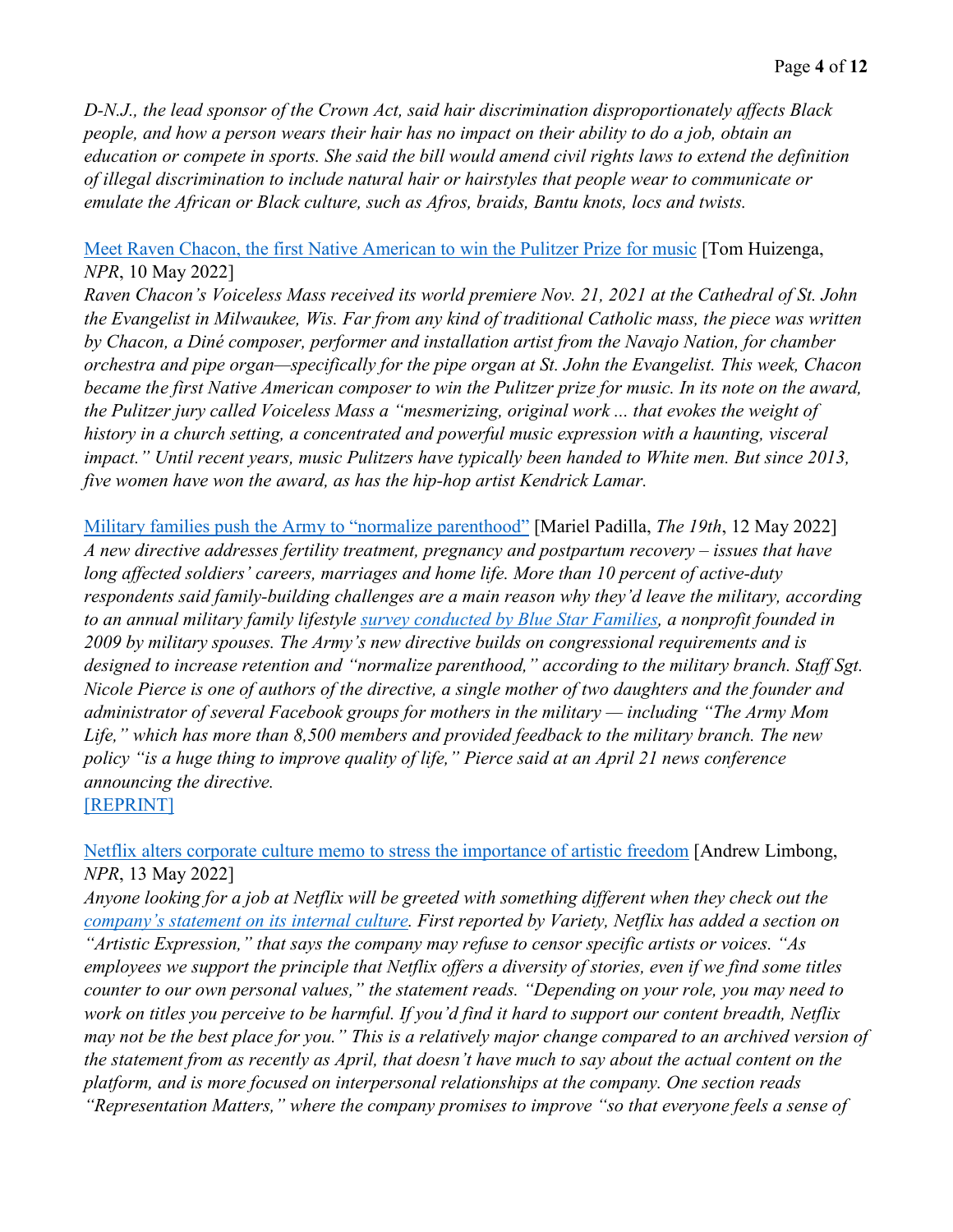*belonging at Netflix." And another section addresses "Ethical Expectations," where the company says it expects all employees to protect confidential information "whether or not it is marked 'confidential.'"* 

[The regional accentism that secretly affects job prospects](https://www.bbc.com/worklife/article/20220505-the-regional-accentism-that-secretly-affects-job-prospects) [Christine Ro, *BBC News*, 8 May 2022] *Foreign-accent discrimination is rampant in professional settings. But discrimination can also extend to certain native speakers of a language, because of the judgements attached to particular accents. While many employers are becoming very sensitive to other types of bias, accent bias remains challenging to root out. But it doesn't have to be this way. Whether they realise it or not, people infer a great deal about someone from the way they speak. People make assumptions not only about a person's geographical origins, but potentially also their class background, from a giveaway twang or lilt, for example. Yet these assumptions aren't necessarily accurate—and come laden with bias. One such bias is "similarity attraction", which means that "we favour people who are like us", explains Devyani Sharma, a sociolinguist at Queen Mary University of London. That favouritism means people may automatically view those with similar accents as more trustworthy. Unlike other markers of identity, like race and religion, accents generally aren't legally protected characteristics. This makes it more likely that discrimination—whether conscious or unconscious—might occur in the workplace, without a means to address it.* 

[Standing the test of time](https://www.marines.mil/News/News-Display/Article/3030451/standing-the-test-of-time/) [Lance Cpl. Michelle Brudnicki, *Marine Corps News Service*, 13 May 2022] *On May 5, 2022, a group of proud women gathered in front of the historic 4th Battalion on Marine Corps Recruit Depot Parris Island to unearth a time capsule that had been buried 10 years earlier, and to celebrate the persevering service of women in the Marine Corps. Some in attendance hadn't been an active duty Marine in many years, but all had come with a clear expression of pride and belonging. Those in attendance on May 5th included members of the Women Marines Association, Marines assigned to various units across the depot, and the command team who buried the time capsule in 2012. As the box was hoisted out of the ground, the crowd cheered, excited to see the tattered wood still holding strong. SgtMaj. Robin Fortner (Ret.) was the Battalion SgtMaj at the time of the time capsule being buried, and was in attendance to open the box. She had placed multiple items in the time capsule all those years ago and has been an active advocate for women in the Marine Corps and their history since her enlistment in 1990.* 

#### **DISCRIMINATION**

## [Appeals Board Rules That Feds Disclosing Discrimination Will Get No Whistleblower Protections](https://www.govexec.com/workforce/2022/05/appeals-board-rules-feds-disclosing-discrimination-no-whistleblower-protections/366818/) [Eric Katz, *Government Executive*, 11 May 2022]

*Federal employees making allegations of discrimination by their agency, whether against themselves or others, are not entitled to whistleblower protections and cannot seek remedies through the same paths as others who shed a light on wrongdoing, an appeals board has ruled. The Merit Systems Protection Board, recently reconstituted after more than five years without a quorum on its central panel, overruled some of its own precedent in the decision, with its new members arguing its predecessors had erred in broadening the agency's purview to include cases involving discrimination. Any matters related to sex, race, color religion or national origin are excluded from whistleblower protections, the board said. It added its new precedent reestablishes one previously held by the board and various federal courts. The claims fall squarely under Title Seven of the Civil Rights Act and therefore, going forward,*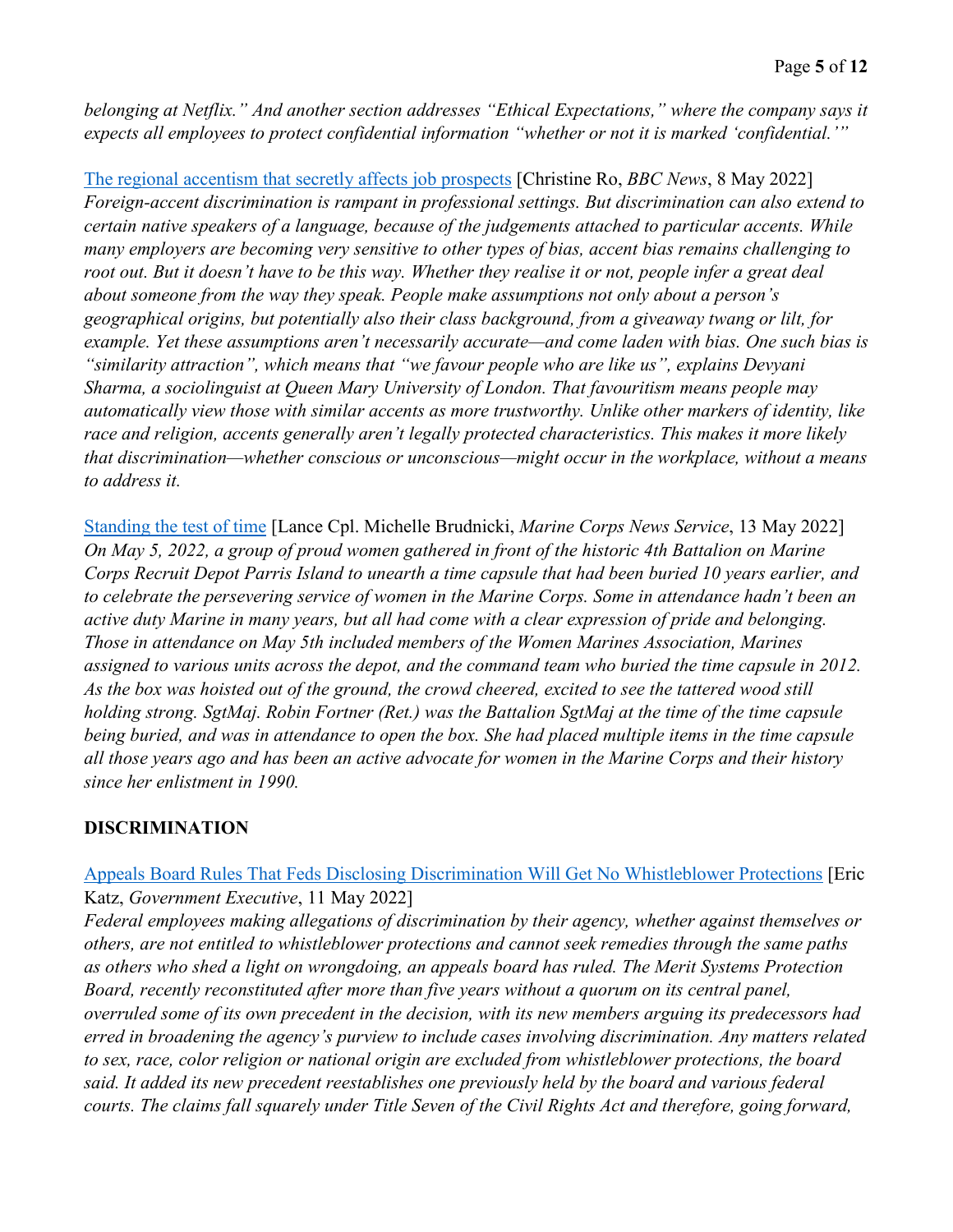*must be heard before EEOC. The opposite is also true, the board said, meaning proper whistleblowers cannot bring their claims before the commission.* 

## **DIVERSITY**

## [Army officer explains why diversity makes a difference on the battlefield](https://taskandpurpose.com/opinion/army-officer-diversity-inclusion/) [Matthew Smith, *Task & Purpose*, 11 May 2022] [OPINION]

*The summer of 2020's social unrest, stemming from real and perceived racial injustices, served as a shock to the system. Organizational leaders took to reassessing their organizational ethos and practices through the lens of inclusion. Such endeavors have compelled organizations, including the Army, to progress forward from long-standing processes and standards concerning inclusivity. These recent shifts away from longstanding norms to more inclusive practices have stirred and will continue to stir questions from our Soldiers. Thus, leaders at both the strategic and tactical levels should have a viable military answer to the question: "Why does inclusion matter to the Army?" Furthermore, we, as professionals, should ask: What type of inclusion matters most to military operations and how may we create an inclusive culture in our organization? To address the initial question, "Why does inclusion matter?" let's start with our understanding of how to win in a complex environment.*

[Female A-10 pilot who averted catastrophe in landing disabled plane makes history with award](https://www.stripes.com/branches/air_force/2022-05-13/combat-pilot-first-female-to-win-air-force-award-5987230.html) [Jennifer H. Svan, *Stars and Stripes*, 13 May 2022]

*Capt. Taylor Bye kept her composure as her A-10C Thunderbolt II fell apart midflight during a routine sortie two years ago in Georgia, pulling off a "wheels up" belly landing without a cockpit canopy as punishing winds blew in her face. In recognition of the feat, Bye was presented Wednesday with the 2020 Koren Kolligian Jr. trophy at a Pentagon ceremony, becoming the first female recipient of the award since its creation in 1957, the Air Force said in a statement Thursday. Bye's A-10 began dismantling while she was preparing for a strafing run during an April 2020 training mission over Georgia at Moody Air Force Base's Grand Bay Range, according to the service. She escaped the crash without injury. The Air Force investigation report into the cause of the crash was not available Friday. Named for 1st Lt. Koren Kolligian Jr., an Air Force pilot declared missing when his plane disappeared off the California coast in 1955, the trophy recognizes crew members who avert or minimize the seriousness of injury or property damage in an aircraft mishap, according to the Air Force.*  [\[SEE ALSO\]](https://www.af.mil/News/Article-Display/Article/3028894/first-female-aviator-receives-kolligian-trophy/)

[Senate confirms Lisa Cook to be the first Black woman on Fed board](https://www.cnn.com/2022/05/10/politics/senate-confirms-lisa-cook-fed-board/index.html) [Ted Barrett and Ali Zaslav, *CNN*, 10 May 2022]

*The Senate on Tuesday confirmed Lisa Cook to the Federal Reserve Board of Governors, becoming the first African American woman to be a member of the panel. In her confirmation hearing, Cook said she will bring "diverse perspectives" to the Fed that will allow it to better carry out its mission of fighting inflation and keeping unemployment low.* 

## **EXTREMISM**

[6 Airmen Caught with Thousands of Rounds of Stolen Ammo, Federal Indictment Alleges](https://www.military.com/daily-news/2022/05/09/6-airmen-caught-thousands-of-rounds-of-stolen-ammo-federal-indictment-alleges.html) [Drew F. Lawrence, *Military.com*, 9 May 2022]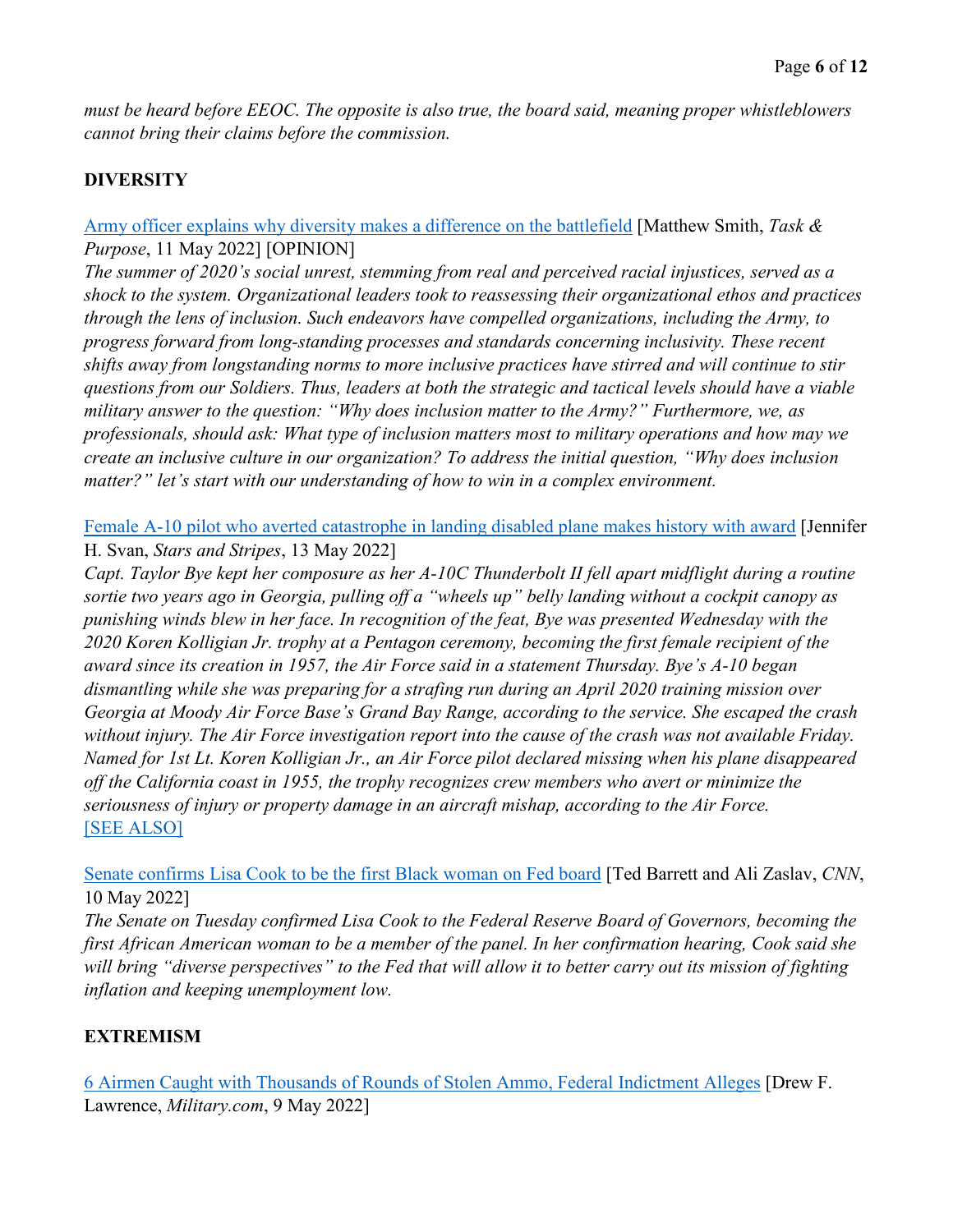*Six airmen had 14,000 rounds of stolen ammunition, mostly from Fairchild Air Force Base in Washington, according to federal court documents filed May 3. The ammunition was discovered after at least one of the airmen allegedly made online threats advocating for the violent overthrow of the federal government. The FBI's Seattle Division opened the investigation into the airmen last August after Staff Sgt. John I. Sanger began discussing acts of violence and advocating for the seizure of the U.S. Capitol. "They defrauded our election system and are still getting away with it," Sanger wrote in December 2020 under the social media moniker "problematicpatriot," according to the FBI's affidavit. "That means this system has run it's [sic] course. People have to die."* 

[Internet troll faces trial after Capitol riot plea fizzles](https://apnews.com/article/capitol-siege-alaska-riots-d62b4e1038d2c86a6976b43134f107a5) [*The Associated Press*, 11 May 2022] *A federal judge scheduled a trial next year for a far-right internet troll after the man, known to his social media followers as "Baked Alaska," balked at pleading guilty on Wednesday to a criminal charge stemming from the U.S. Capitol riot. U.S. District Judge Emmet Sullivan refused to accept a guilty plea by Anthime Gionet after he professed his innocence at the start of what was scheduled to be a plea agreement hearing. Instead, the judge set a March 2023 trial date for Gionet, who is charged with a misdemeanor count of parading, demonstrating or picketing inside a Capitol building. "If he wants a trial, he'll get a fair trial," Sullivan said. Gionet's lawyer has claimed he only went to Washington, D.C., to document what happened that day. Prosecutors disputed Gionet's contention that he is a member of the news media.*

## **INTERNATIONAL**

[The long struggle to return Cambodia's looted treasures](https://www.bbc.com/news/world-asia-61354625) [Celia Hatton, *BBC News*, 12 May 2022] *Cambodia is calling on the UK government to help it recover antiquities it says were stolen from its temples. The country's culture minister says the Victoria & Albert and British Museums both have looted objects. The museums said they were transparent about items' origins. In a letter to her British counterpart Nadine Dorries, Cambodian culture minister, Phoeurng Sackona, says many important cultural treasures were stolen from sacred temples and "wrongfully ended up" in warehouses and institutions—including the two London museums. The Cambodians—who believe ancient statues hold the souls of their ancestors—have pinpointed that many of the stolen works passed through the hands of a rogue British art dealer, Douglas Latchford, who died in 2020.* 

[Malta retains top spot for "Rainbow Europe" rights, say activists](https://www.reuters.com/world/europe/malta-retains-top-spot-rainbow-europe-gay-rights-say-activists-2022-05-12/) [*Reuters,* 12 May 2022]

*A new dynamic has emerged in protecting the rights of the LGBTQ+ communities across Europe, but significant difficulties remain and youngsters are particularly vulnerable, activists said on Thursday. Malta retained its top spot on the "Rainbow Europe" for 2022 for respect of human rights and full equality, while Azerbaijan, Turkey, Russia and Armenia were at the bottom of rankings among 49 countries compiled by ILGA-Europe, an umbrella organisation for 600 rights advocacy groups. Denmark, France, Iceland and Montenegro also rose in the rankings, the report, released on Thursday, said. The United Kingdom slipped for falling behind on its promises for reform, while Bulgaria and Romania were not far off from having the lowest rankings in the EU along with Poland.* 

[Taliban order Afghan women to cover faces again](https://www.reuters.com/world/asia-pacific/taliban-announce-women-must-cover-faces-public-say-burqa-is-best-2022-05-07/) [*Reuters*, 7 May 2022]

*Afghanistan's Taliban government ordered women on Saturday to cover their faces in public, a return to a signature policy of their past hardline rule and an escalation of restrictions that are causing anger at*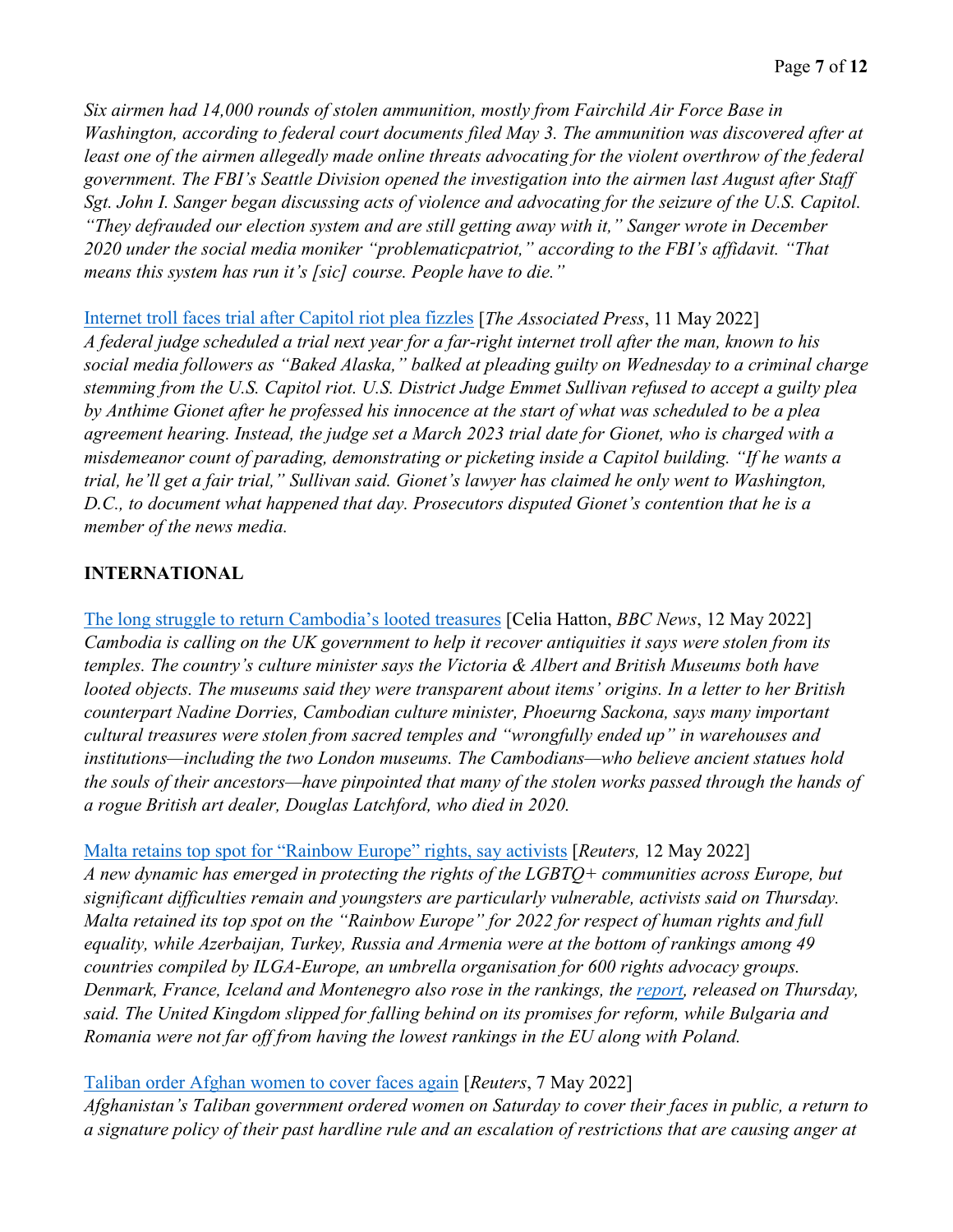*home and abroad. The ideal face covering was the all-encompassing blue burqa, the group said, referring to the garment that was obligatory for women in public during the Taliban's previous 1996- 2001 rule. Most women in Afghanistan wear a headscarf for religious reasons but many in urban areas such as Kabul do not cover their faces. "It is interfering with women's private lives," Kabul-based women's rights advocate Mahbouba Seraj said of Saturday's decree. "Today we have lots of other problems, like suicide attacks, poverty ... People are dying every day, our girls can't go to school, women can't work ... But they just think and speak and make laws about hijab (women's Islamic dress)."*

#### [TV presenter walks out of sport awards over sexism](https://www.bbc.com/news/uk-scotland-61379507) [*BBC News*, 9 May 2022]

*TV presenter Eilidh Barbour was among guests who left Sunday's Scottish Football Writers' Association (SFWA) gala dinner in Glasgow in protest. Ms. Barbour tweeted that she had "never felt so unwelcome in the industry" while others have described the jokes as "sexist, racist and homophobic". The SFWA said it apologised to anyone "offended or upset" by the speech. It has also promised to review and improve the format of the annual dinner, which involves the presentation of awards including player and manager of the year. The controversy centred on jokes made in a speech by Bill Copeland, a lawyer who works on the after-dinner speaking circuit. Kick it Out, a campaign against racism in football, and Women in Football issued a joint statement describing the remarks at the dinner as "sexist, racist and homophobic". It said: "Woman face sexism and misogyny in society and this is often exacerbated when they play a role in football or other sports—whether they're a player, a pundit or fan. That must change."* 

## **MISCELLANEOUS**

## [Census Hired Hundreds of Thousands to Conduct Its 2020 Count. It Didn't Vet A Lot of Them.](https://www.govexec.com/workforce/2022/05/census-hired-hundreds-thousands-2020-count-didnt-vet/366882/) [Eric Katz, *Government Executive*, 12 May 2022]

*Individuals with criminal records and others unsuitable for federal employment had direct interactions with Americans during the 2020 decennial census, according to a new report, as the agency conducting it failed to properly review the wave of employees it quickly brought on to carry out the count. The Census Bureau had hoped to recruit more than 2 million applicants for the recent enumeration and had sent out 900,000 job offers just before it began its work. Eleventh-hour adjustments and the COVID-19 pandemic caused significant disruptions throughout the process, leading to widespread complaints of management's chaotic approach from the agency's workers and stakeholders. According to a [new](https://www.oig.doc.gov/OIGPublications/OIG-22-021-I%20%28REDACTED%29.pdf)  report from the Commerce Department's inspector general, that disorganization also led to inadequate background checks of applicants and a still-growing backlog of unaddressed investigations. CIS only employs four staffers, inhibiting it from quickly reducing the backlog. As the backlog continues to grow, Census is risking allowing employees with "major suitability issues" to stay on the rolls without receiving proper vetting.*

[Federal Employees Can Now Receive Paid Time Off to Vote](https://www.myfederalretirement.com/paid-time-off-vote/) [*My Federal Retirement*, 9 May 2022] *The Office of Personnel Management (OPM) recently announced that federal employees may now receive up to four hours of administrative leave to vote in federal, state, local, tribal, and territorial elections. OPM also noted that federal employees may now use up to four hours of administrative leave per year to serve as non-partisan poll workers or observers. Historically, OPM guidance has provided administrative leave to federal employees on election day only. It also allowed employees to access paid*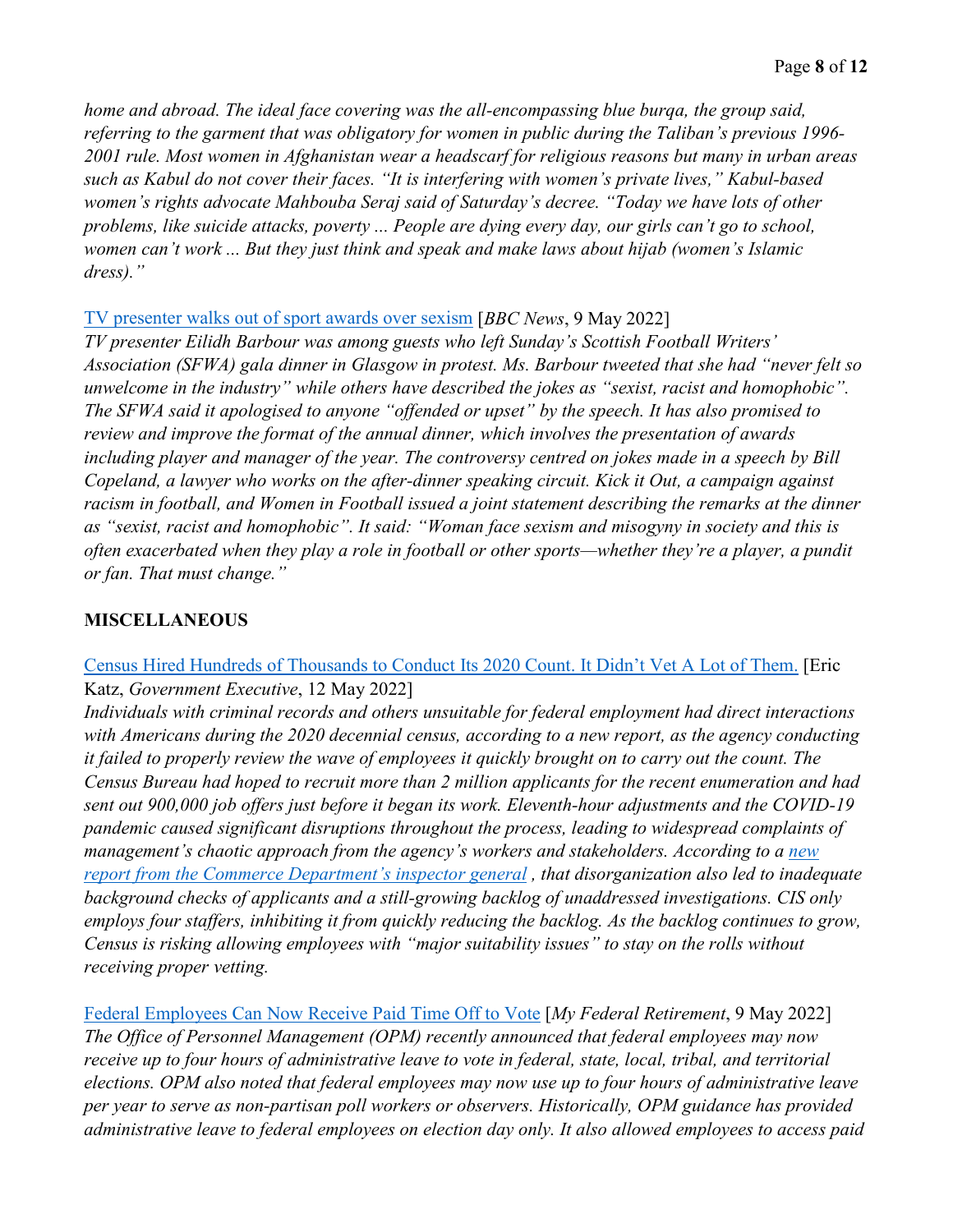*time off in limited circumstances based on employee's work schedule and the polling hours in their community. "The [new guidance,](https://chcoc.gov/content/executive-order-promoting-access-voting)" OPM wrote in statement, "recognizes that voting has evolved beyond a single election day and reduces barriers to voting by directing agencies to provide time off for employees to vote at any time the polls are open, either on election day or during an early voting period."* 

Why English learners [see this mandatory exam as an "unjust" barrier to graduation](https://www.pbs.org/newshour/nation/as-testing-restarts-in-louisiana-english-learners-see-a-big-barrier-to-graduating-rise-again) [Roby Chavez, *PBS News*, 2 May 2022]

*Louisiana's mandatory state testing is returning after a two-year hiatus due to COVID-19. From the end of April through May, public school students in grades 3 through 12 must take the LEAP, the Louisiana Educational Assessment Program, which tests students on core concepts, including English, math and history or biology. While the test was on hold during the pandemic, there was about a 7-percent spike in the graduation rate among English learners. Advocates, pointing to that bump in graduations, have challenged the fairness of the test. The LEAP has proven to be a test few EL students can pass, especially for most newly arrived students, and state data illuminates the disparity. The [2019 state](https://www.louisianabelieves.com/resources/library/high-school-performance)  [graduation rate](https://www.louisianabelieves.com/resources/library/high-school-performance) shows that 80 percent of all students in Louisiana earned a diploma, but only 41 percent of English Learners graduated. Furthermore, Louisiana had the second-worst high school graduation rate[—31 percent—](https://ncela.ed.gov/files/fast_facts/20200916-ELGraduationRatesFactSheet-508.pdf)in the country for English learners for the 2017-2018 school year, according to the Office of English Language Acquisition, the federal office that supports ELs.* 

## **MISCONDUCT**

[Ethical Behavior More Than Just Yearly Online Training](https://www.defense.gov/News/News-Stories/Article/Article/3023359/ethical-behavior-more-than-just-yearly-online-training/) [C. Todd Lopez, *DOD News Service*, 12 May 2022]

*Service members and civilians throughout the Defense Department complete an array of training sessions annually related to topics such as insider threats, anti-terrorism awareness and cyber security. All are important to the well-being of the department. But compliance with ethics standards—another topic with an annual training requirement—is important enough that Secretary of Defense Lloyd J. Austin III has drawn special attention to it this year. Service members and civilians across the Defense Department may be asked again this year to complete annual government ethics training. That training is developed to ensure employees know what is right, so they are always able to maintain and strengthen the trust the American people have in the U.S. military.  "Ethics is a part of everything we do in the department," Scott Thompson, director of the standards of conduct office within the Defense Department's Office of General Counsel, said. "An important part of our ethics program is annual training…"*

## [What to Do If You're Under Investigation in the Military](https://www.military.com/daily-news/opinions/2022/05/10/what-do-if-youre-under-investigation-military.html) [Mike Eaton, *Military.com*, 10 May 2022] [OPINION]

*You feel sick in the pit of your stomach. You have just found out, either through the grapevine or by formal notification, that you are under investigation. Your first reaction is to take action and clear it up—fast! That makes sense, right? As service members, we are all trained to confront threats and to act decisively to deal with them. If you are under investigation, though, it is usually in your best interest to fight that urge. In general, there are four main categories of military investigation: property damage or loss, illness/injury in the line of duty, command-directed, and criminal. In many cases, there is overlap among the different types of investigations. For example, a property damage investigation may begin as*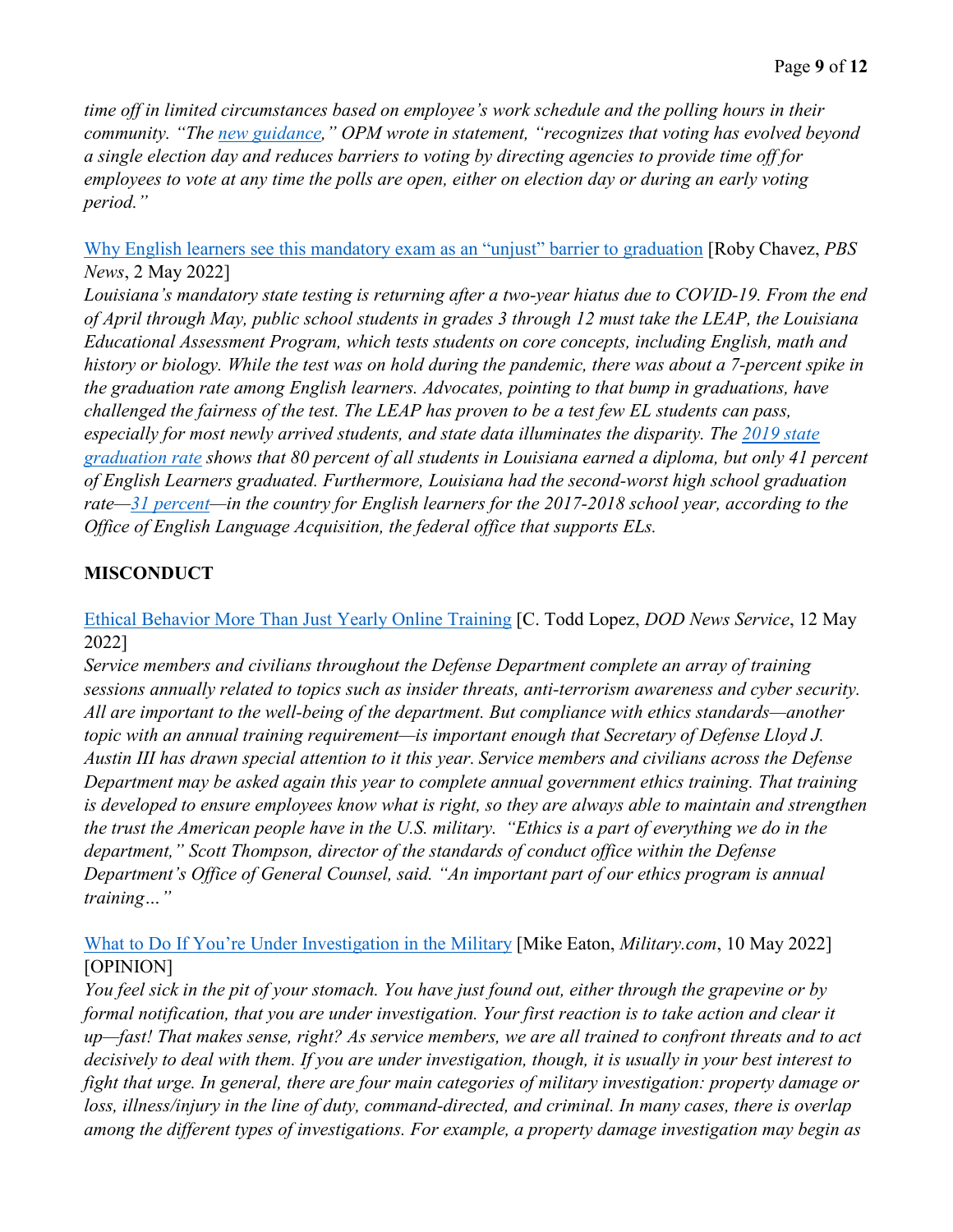*a command-directed investigation that reveals that misconduct or negligence was the cause of the loss, which in turn results in a referral for criminal investigation. Because these investigations can result in punishment, this article focuses on the steps you must take to protect yourself when faced with a command-directed or criminal investigation.* 

## **RACISM**

#### [Air Force investigating racist text to airman saying he needed "White complexion" for assignment](https://taskandpurpose.com/news/air-force-shaving-waiver-racism/) [David Roza, *Task & Purpose*, 9 May 2022]

*Leaders at Luke Air Force Base, Arizona are investigating an incident where an airman allegedly told another airman that he was not being considered for a position because "the Air Force is looking for somebody of White complexion," according to a text exchange shared on the popular Facebook page Air Force amn/snco/nco. "We won't be sending your name up for [redacted] at the squadron," a White technical sergeant allegedly texted a Black senior airman at the 56th Equipment Maintenance Squadron on Wednesday. When the senior airman asked for a specific reason why, the technical sergeant said, "We personally do not feel as if you are a good choice for the squadron. You currently have a shaving waiver which isn't a professional image, and I think the air force is looking for somebody of White complexion and with the image that the air force needs." According to the source, the senior airman's chain of command and the wing's Equal Opportunity and Inspector General offices started looking into the alleged text exchange soon after the screenshot was posted on Facebook.* 

## [Delaware AG asks for federal civil rights review after HBCU team stopped by police](https://www.npr.org/2022/05/12/1098357648/delaware-state-lacrosse-bus-incident-georgia) [Jonathan Franklin, *NPR*, 12 May 2022]

*Delaware Attorney General Kathy Jennings says she is "deeply troubled" following the news of the stop and search of a bus carrying members of the women's lacrosse team of Delaware State University, a historically Black university, last month in Georgia. In a statement released Wednesday, Jennings called on officials in Georgia and at the U.S. Justice Department to investigate what members of the team say was racial profiling. According to the Liberty County Sheriff's Office, the bus was stopped after officials say it had illegally traveled in the left lane. During the traffic stop, several of the players' bags were searched after a narcotics-sniffing K-9 dog made what officials call an "open-air alert." At a news conference Tuesday, Liberty County Sheriff William Bowman said deputies had stopped several vehicles the morning of the incident, finding contraband on another bus that was stopped. "At the time, or even the weeks following, we were not aware that this stop was received as a racial profiling," Bowman said.* 

#### **SEXISM**

## [In Texas prisons, men have access to significantly more higher education programs than women](https://19thnews.org/2022/05/texas-prison-higher-education-system-inequity/) [Nadra Nittle, *The 19th*, 6 May 2022]

*Already a high school graduate when she entered prison in Texas, Garza set out to obtain a higher education behind bars. That goal took the better part of her sentence to achieve. After a decade, she had earned two associate's degrees. It took her five more years to earn a bachelor's degree. Now a justice fellow for the national nonprofit Education Trust, which works toward education equity, Garza is raising awareness about the challenges of accessing post-secondary programs in prison, especially for women. A [recent Ed Trust report](https://edtrust.org/wp-content/uploads/2014/09/Texas-Beyond-the-Ban-A-Toolkit-for-Advancing-College-Opportunity-for-Justice-Impacted-Students-March-2022.pdf) that she coauthored identifies barriers, including gender disparities, that prevent incarcerated Texans from obtaining a higher education. Men in Texas prisons have access*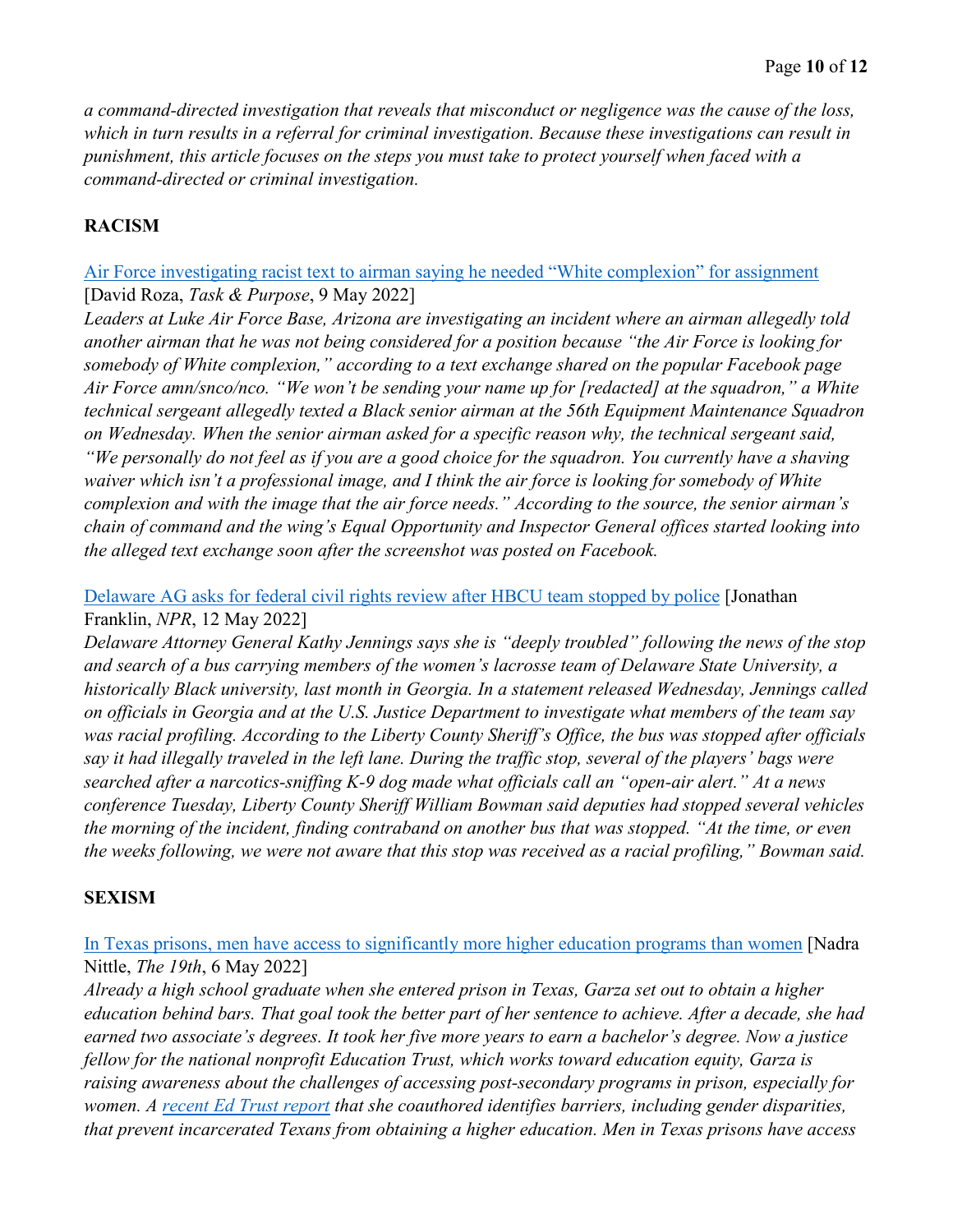*to more than triple the number of higher education programs that women do, according to the Ed Trust report. While incarcerated men can earn master's degrees, women just have the option of obtaining bachelor's degrees.* 

## **SUICIDE**

#### [Army Suicide Numbers for 2022 "Significantly Lower,"](https://www.defenseone.com/policy/2022/05/army-suicide-numbers-2022-significantly-lower-army-secretary-says/366741/) Army Secretary Says [Elizabeth Howe, *Defense One*, 11 May 2022]

*While it's still early in the year, the Army's suicide numbers for 2022 are "significantly lower" than they were last year, Army Secretary Christine Wormuth told Congress on Tuesday. However, key resources for some of the Army's installations hardest hit by suicides are on the Army's unfunded priorities list. In 2021, 176 soldiers are known to have died by suicide, the highest number since 9/11 and the highest rate per 100,000 service members since 1938. On Tuesday, Wormuth attributed that increase, at least in part, to the pandemic. "We're still looking at this data, but in my mind it's very clear that the pandemic has deepened this problem or contributed to this problem," she said at the Senate Appropriations Committee Army budget hearing. Currently, the Army's suicide numbers are down 28 percent this year from last, 19 percent below the five-year average and 17 percent below the 10-year average for the total force, Army public affairs provided via email. And even before the pandemic, isolation was a problem in one of the Army's hardest-hit areas: Alaska.* 

[At-risk military teens foreshadow at-risk military future](https://www.stripes.com/living/the_meat_and_potatoes_of_life/2022-05-13/at-risk-military-teens-foreshadow-at-risk-military-future-5956256.html) [Lisa Smith-Molinari, *Stars and Stripes*, 13 May 2022]

*In October 2021, the American Academy of Pediatrics, the American Academy of Adolescent and Child Psychiatry, and the Children's Hospital Association [issued a joint statement,](https://www.aap.org/en/advocacy/child-and-adolescent-healthy-mental-development/aap-aacap-cha-declaration-of-a-national-emergency-in-child-and-adolescent-mental-health/) declaring a National State of Emergency in children's mental health due to dramatic increases in childhood mental health disorders, mental-health related emergency room visits and suicide attempts. "We are caring for young people with soaring rates of depression, anxiety, trauma, loneliness and suicidality that will have lasting impacts on them, their families and their communities," the statement read, calling for immediate action to solve the crisis. If the general population of teens are experiencing dramatic increases in mental health problems, what about military teenagers? Does their unpredictable mobile lifestyle with frequent deployments and disruptions put them at even greater risk? The answer is a resounding yes, according to the [2022 Military Teen Experience Survey \(MTES\)](https://www.militaryfamily.org/the-military-teen-experience-2022/) conducted by the National Military Family Association (NMFA) and Bloom: Empowering the Military Teen. "Military kids look just like any other kid, so you don't realize what's happening in their homes and the weight of the responsibilities that they're carrying. We learned that weight is heavier than we knew," said Besa Pinchotti, NMFA's CEO.* 

[Influx of Calls to Suicide Prevention Hotline Could Test Some States](https://www.route-fifty.com/health-human-services/2022/05/988-system-mental-health-emergencies-will-launch-nationwide-july-16-will-states-be-ready-influx-calls/366752/) [Daniela Altimari, *Route Fifty*, 10 May 2022]

*A new, three-digit number for mental health emergencies is set to roll out nationally in about nine weeks but some states still aren't ready to handle what experts predict could be a crush of calls. The federallymandated 988 system will strengthen and expand the existing 10-digit National Suicide Prevention hotline. It's meant to make it easier for people in crisis to get the help they need without routing their calls through 911 public safety dispatchers. The phone line has widespread support among mental health advocates, but funding for comprehensive mental health services has lagged for years. And some*